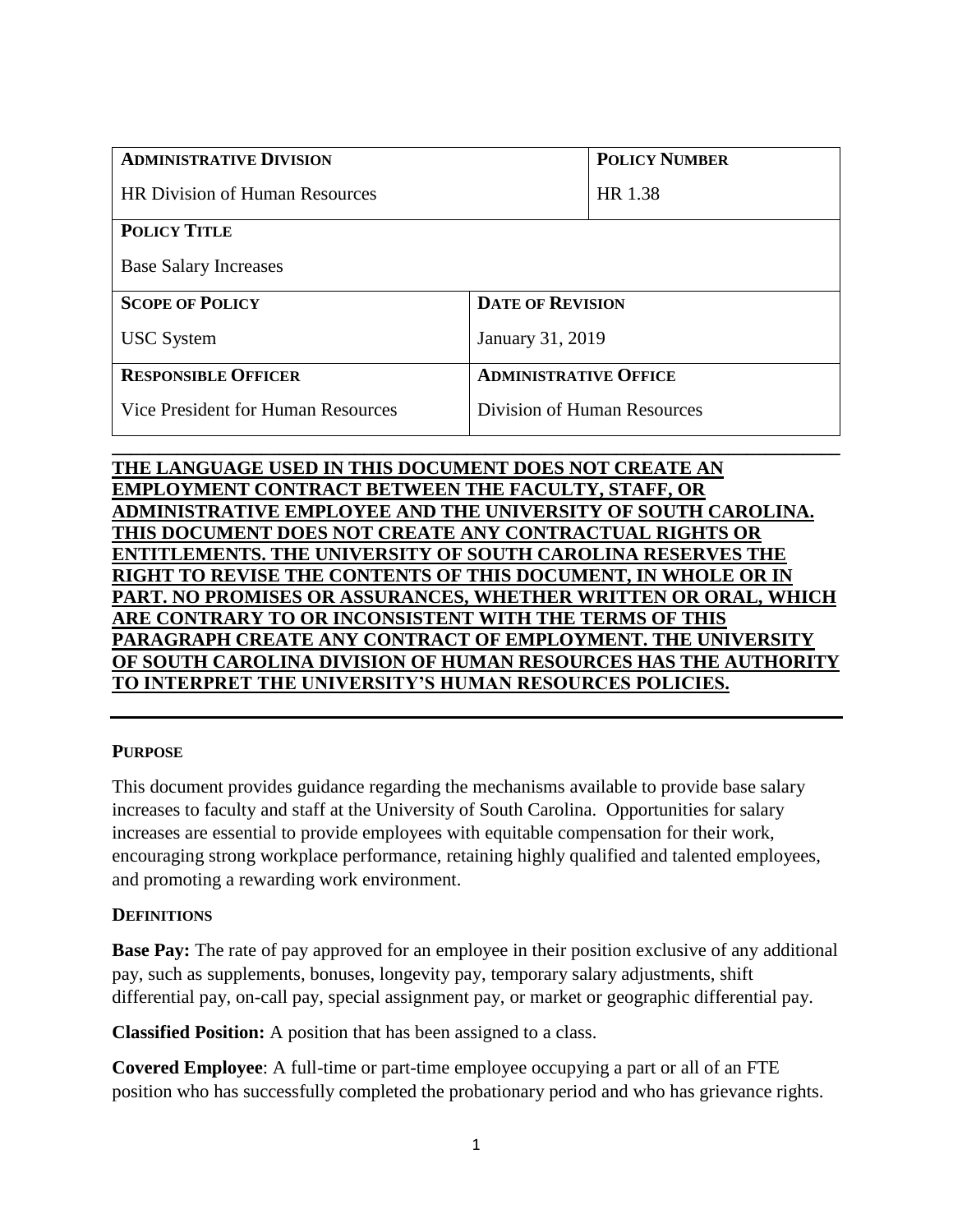**Faculty:** All employees who hold a tenure-track or non-tenure track title as defined by university policy ACAF 1.06 Academic Titles for Faculty and Unclassified Academic Staff Positions.

**Full-Time Equivalent (FTE):** A position authorized by the General Assembly which is expressed as a numerical value as a percentage of time in hours and of funds.

**Pay Band:** For classified positions, the dollar amount between the minimum and maximum rates of pay to which a class is assigned by the Division of State Human Resources.

**Research Grant Position (RGP):** A type of non-FTE position which is funded by federal grants, private foundation grants, research grants, medical school practice plans, individual private gifts, externally generated revenue for service testing agreements and grant generated revenue or a combination of these funding sources. RGP employees are not covered employees.

**Temporary Position:** A full or part-time non-FTE position for a period of time not to exceed one year.

**Time Limited (TL):** A full or part-time non-FTE position hired to fill a position with timelimited project funding approved or authorized by the appropriate State authority, and who is not a covered employee.

**Unclassified Academic Staff:** All employees who hold an unclassified academic staff title as defined by university policy ACAF 1.06 Academic Titles for Faculty and Unclassified Academic Staff Positions.

**Unclassified Position:** A position that has been assigned to an unclassified State title.

# **POLICY STATEMENT**

Base salary increases for faculty and staff at the University of South Carolina allow the university to address market and equity concerns, recognize changes in position duties, and reward faculty and staff.

- A. Eligibility
- 1. All employees of the University of South Carolina, except faculty and staff serving in a temporary position, are eligible for consideration for base salary increases.
- 2. Specific restrictions based on the type of base salary increase are noted below.
- B. Qualifying Reasons for a Base Salary Increase
- 1. Legislative Increase. The state legislature may authorize a general increase or merit increase for FTE employees. General or merit increases shall be provided to employees in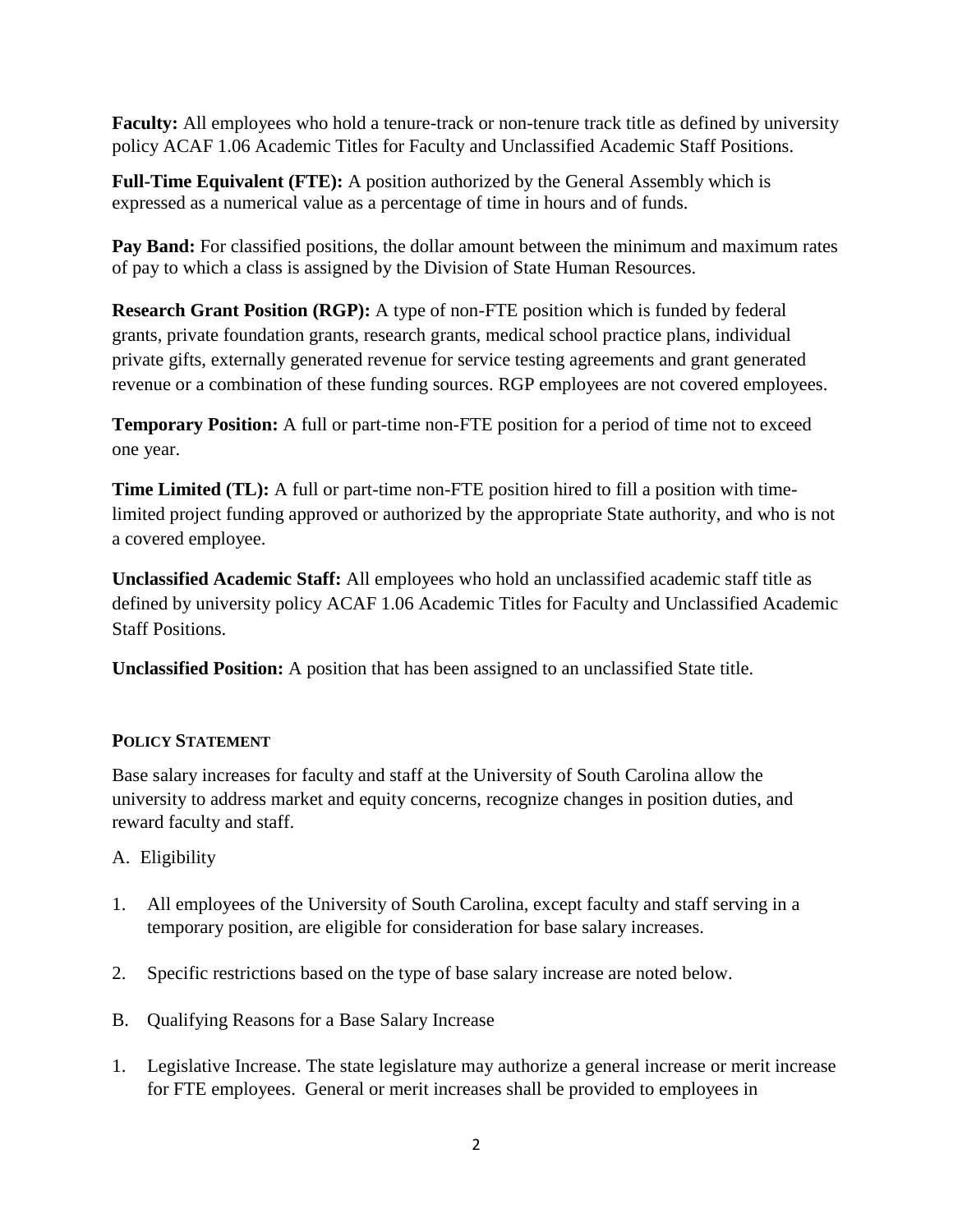accordance with the provisions of the annual Appropriations Act. Research Grant Positions and Time Limited positions are not eligible for legislative increases but may be awarded an increase of a comparable amount if grant funds, grant generated funds, or project funds are available to cover the cost of the increase.

- 2. Rank Promotion. Rank promotional increases for faculty and unclassified academic staff are governed by state regulations, the appropriate faculty manual and by university policy ACAF 1.06 Academic Titles for Faculty and Unclassified Academic Staff Positions and are not subject to the financial restriction noted in section C.3. Additional guidance for nontenure-track faculty positions at USC Columbia is available in university policy ACAF 1.16 Non-Tenure Track Faculty.
- 3. Exemplary Performance. Increases based on exemplary performance are governed by university policy HR 1.37 Pay for Performance.
- 4. Additional Duties or Responsibilities (ADR). When an employee is assigned additional job duties or broader responsibilities, either within their current position or as a reassignment to another position in the same pay band and on a permanent basis they may be granted an increase. In the unanticipated event that the additional job duties or responsibilities are removed from the employee within six months of the date that the salary increase was awarded, the salary may be reduced by up to the amount of the additional job duties or responsibilities increase.
- 5. Additional Skills and Knowledge (ASK). An increase may be granted when an employee gains additional skill or knowledge that is directly related to their position.
- 6. Retention. An increase may be granted when an employee has a bona fide job offer from another employer, either within or outside of state government. An employee shall receive no more than one retention increase in a 12 month period.
- 7. Equity. An employee may be granted an increase to correct salary inequity or salary compression or to address a job market salary discrepancy for the position.
- 8. Promotion. Unclassified employees may receive a promotional increase when they change positions and it is determined that the new position has a higher level of job duties and responsibilities than the former position. Classified employees may receive a promotional increase when moving to a higher pay band.
- 9. Change in Unclassified Title. Unclassified non-academic staff may receive an increase when the assignment of higher level job duties or responsibilities result in a change in unclassified state title.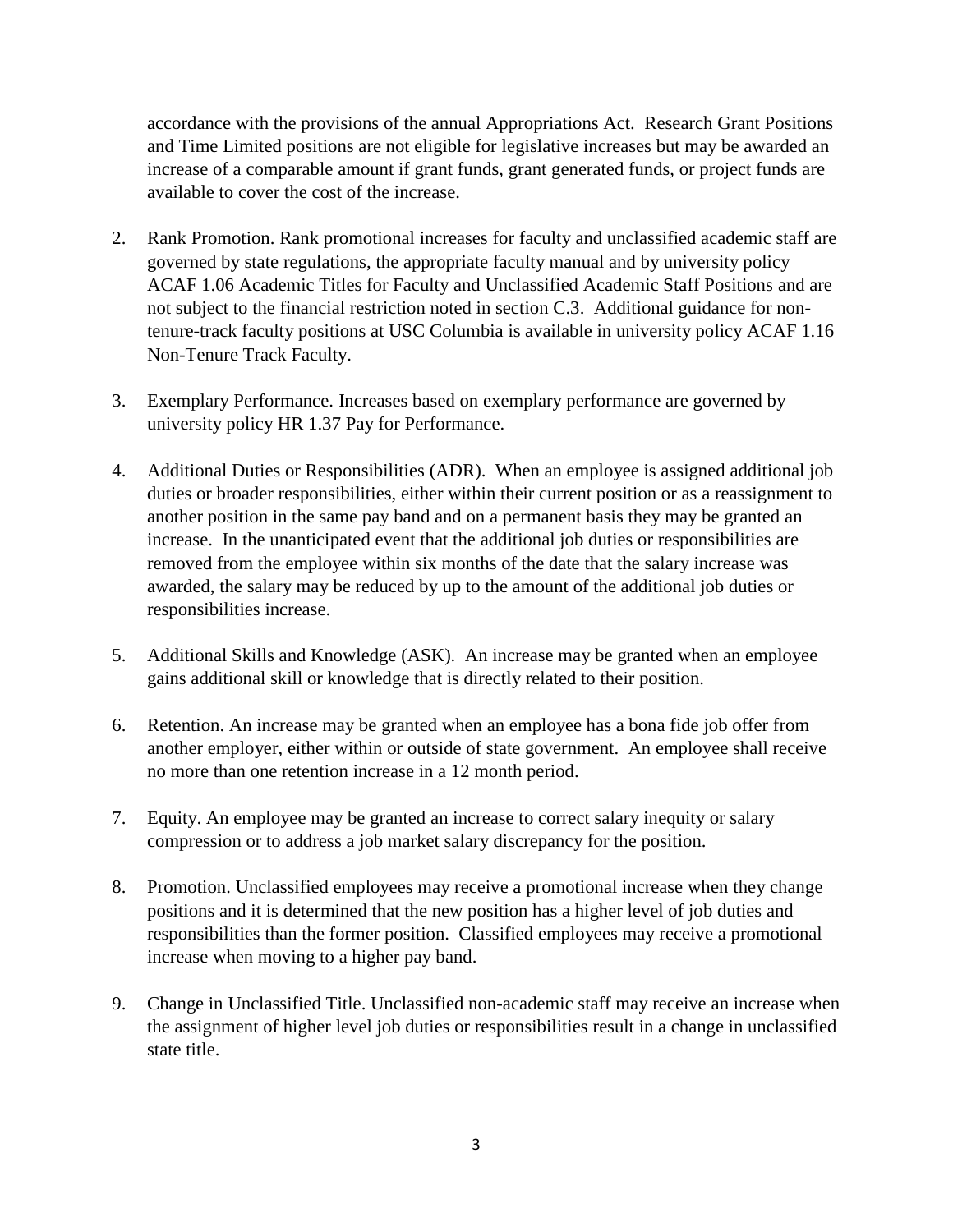- 10. Reclassification. A classified employee may receive an increase when their position is reclassified to a higher pay band.
- C. Amount of Salary Increase
- 1. A classified employee who is promoted to a higher pay band must be paid at least the minimum of the new pay band. Upon promotion, a classified employee's salary may be increased by up to 15% of their salary prior to promotion, or to the midpoint of the new pay band, whichever is greater. Such increase shall not place the employee's salary above the maximum of the new pay band.
- 2. Upon reclassification a classified employee's salary shall be increased to at least the minimum of the pay band of the class to which reclassified. Upon reclassification, a classified employee's salary may be increased by up to 15% of the salary prior to reclassification, provided such increase does not place the employee's salary above the maximum of the new pay band.
- 3. Base salary increases for faculty may be awarded for up to 15% of an employee's base salary and are approved by the appropriate academic authority.
- 4. Base salary increases for unclassified staff may be awarded for up to 15% of an employee's base salary.
- 5. For an increase of more than 15%, or above the midpoint of the pay band for classified employee promotions, the unit must submit written justification to the USC Division of Human Resources for approval.
- 6. All increases for classified and unclassified staff are reviewed by the USC Division of Human Resources for equity, market factors, relevant qualifications, and time in position.
- 7. An employee is not eligible to receive a base salary increase upon downward reclassification, assignment to lower level responsibilities or demotion.
- D. Funding and Effective Date of Base Salary Increases
- 1. All increases will be paid from the unit's budget. By submitting a base salary increase, the responsible administrator is certifying that sufficient recurring funds are available in the unit budget.
- 2. Base salary increases will be effective on the pay period coincident with or immediately following approval by the USC Division of Human Resources.